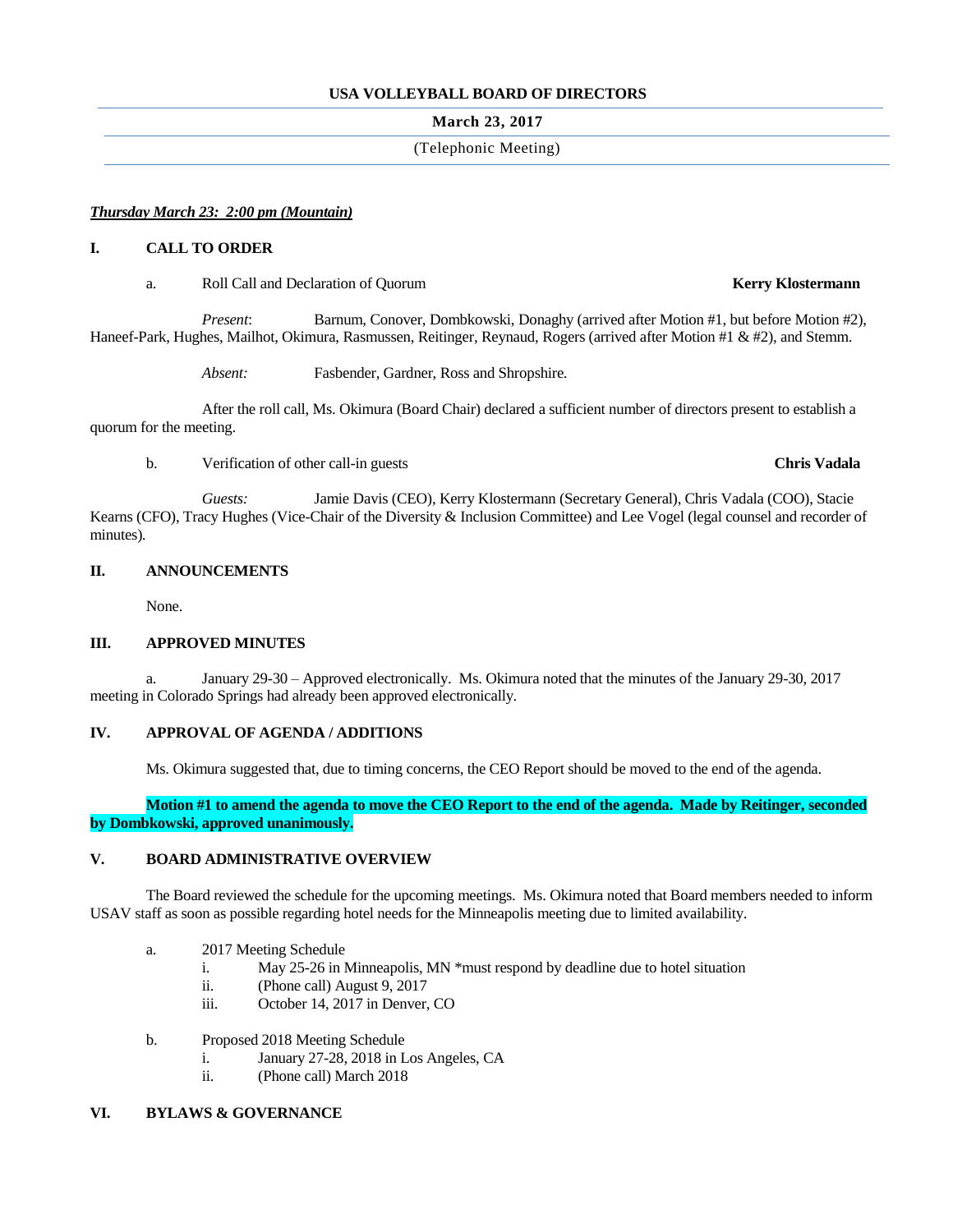a. Diversity Committee **Tracy Hughes**

i. Motion to rename committee to "Diversity & Inclusion Committee"

Ms. Hughes, Vice-Chair of the committee, discussed the proposal to rename the committee and the rationale for such change.

**Motion #2 to change the name of the "Diversity Committee" to the "Diversity & Inclusion Committee". Made by Reitinger, seconded by Rasmussen and Mailhot, approved unanimously.**

ii. Committee report

Ms. Hughes detailed for the Board the recent activities of the committee, including a summary of the initial goals identified by the committee members for the committee. Ms. Okimura suggested that the committee add to its agenda the status of transgender athletes.

b. Contracts Review Committee **Lori Okimura**

i. Motion to terminate board directive from October 2015 regarding contract approvals

Ms. Okimura explained that, now that the CEO transition period is over, there is no longer a need for the October 2015 board directive that limited the power of the CEO to unilaterally approve certain contracts during such transition period. Ms. Okimura read a proposed motion, made by Ms. Reynaud and seconded by Mr. Rogers, which had been previously circulated to the Board. Mr. Reitinger asked about the interpretation of the language of the proposed motion, namely whether it would be better to make the reference to contracts more generic by striking the descriptor, "4-year", from the following phrase: "with the exception of 4-year contracts which require Board approval as per the corporate Bylaws". Ms. Reynaud accepted such proposed change as a friendly amendment and the revised motion was submitted for approval by the Board.

# **Motion #3 reading as set forth below, made by Reynaud, seconded by Rogers, approved**

**unanimously.** "Effective immediately, the approval of contracts under the Oct. 2015 Board directive (Motion #11) will be reassigned to the CEO, with the exception of contracts which require Board approval as per the corporate Bylaws (Article XII., 12.03). This Motion will supersede the Motion #11 that was made and approved in Oct 2015 regarding Board approval of all contracts of a 2-year term in length or more, and/or any contract in the amount of \$100,000 or more of total income or expense, in cash or value in kind. The Board contracts review committee will continue to provide advice to the CEO as requested, and to provide approval on behalf of the Board for contracts as required in the Bylaws."

c. Continuation of RVAA's proposed revisions to new Bylaw 4.06 proposal **Ms. Donaghy/Mr. Hughes/Mr.** 

**Stemm**

Ms. Okimura recounted the development of the proposed Section 4.06 to the Bylaws, and noted that Mr. Stemm had previously circulated an email to the Board regarding an update on the proposed revisions by the Regional Volleyball Association Assembly (RVAA) to such new Bylaw section. Ms. Okimura noted that the original intent of the new Bylaw section was to confirm USAV's ability to determine whether members have sufficiently satisfied ongoing membership qualifications, consistent with the Ted Stevens Olympic and Amateur Sports Act's requirement that the corporation (i.e., USAV) have authority on corporate matters. Ms. Okimura noted the concern that the additional language proposed by the RVAA would give the regions a veto right on decisions by USAV regarding violation of membership qualifications, which are essentially corporate matters. Ms. Okimura further noted that a risk to USAV of relinquishing final authority would be that USAV would not be able to disqualify a member (assuming the region objected to disqualification) even if lawfully ordered to do so by an organization with higher jurisdictional authority (e.g., USADA or WADA). Mr. Stemm and Mr. Hughes reported that an outside attorney hired by the RVAA believes that, while the corporation must be autonomous on central governance matters, the Ted Stevens Olympic and Amateur Sports Act is silent on qualification.

Ms. Reynaud asked whether, assuming the proposed language were adopted giving each region a veto right regarding disqualification decisions on members from that region, the regional commissioner would be able to abstain from the region's exercise of its veto right. The Board discussed the desired roles and expectations of the regions versus the required domain of the national organization.

Mr. Stemm reported that certain regions have asked where it says in the Bylaws that the national organization handles disciplinary investigations, and Mr. Stemm asked, "where specifically in the USAV governing documents is the wording that a region can defer disciplinary responsibility to USAV?" Ms. Okimura indicated she would identify the appropriate section and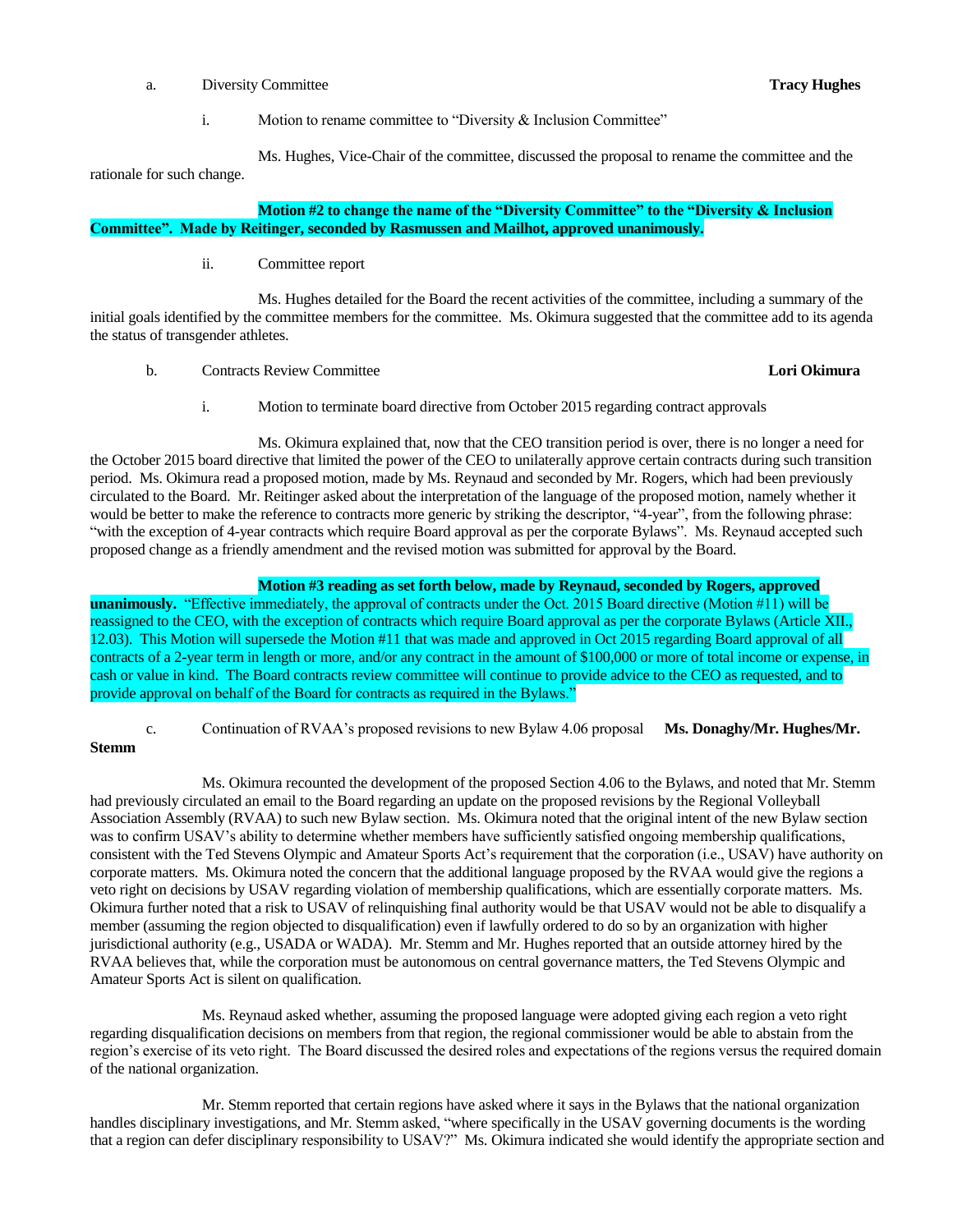report back to the Board separately, but noted that the intent is for the regions to still work collaboratively with the national organization on adjudicating these matters.

The Board discussed what the current opinion of the entire RVAA deliberative body is on the proposed new language that would reserve a veto right for the regions on disqualification decisions. Ms. Donaghy and Mr. Hughes indicated that, since the time the Board had asked the RVAA to reconsider the proposed new language, the entire RVAA deliberative body had not confirmed or disconfirmed its opinion on the proposed new language, and neither was there consensus from such body following (and in light of) the RVAA attorney's involvement and expressed opinion. As such, Ms. Okimura requested that the entire RVAA deliberative body determine definitively what its proposed new language is and present that to the Board at the May meeting, and that further discussion be tabled until such May meeting.

Mr. Stemm asked about the process for disseminating proposals in the future on this issue. Ms. Okimura suggested that they be added to the agenda in advance or circulated in advance to the full Board.

d. Continuation of proposed SafeSport language revisions to Bylaws **Kerry Klostermann**

Mr. Klostermann noted that proposed language from USAV general counsel (Steve Smith at Bryan Cave LLP) regarding a proposed new Article of the Bylaws addressing SafeSport had been previously distributed to the Board. Ms. Okimura noted that the proposed new Article of the Bylaws had not been delivered to the Board more than 30 days in advance of the meeting and, as such, could not be adopted until such 30-day period had elapsed.

The Board discussed the process for submitting matters to SafeSport once USAV has officially established its inclusion in the SafeSport program.

e. Governance Committee Report **Andy Reitinger**

Mr. Reitinger, Chair of the Governance Committee, provided the Board an update on the recent activities of the Governance Committee.

f. Nominating Committee Report **Sam Wolinski**

Ms. Okimura noted that Ms. Wolinski, Chair of the Nominating Committee, had previously submitted a report to the Board regarding the recent activities of the Nominating Committee. Ms. Okimura provided an update on the impact of late elections. Mr. Vadala informed the Board that Tamari Miyashiro had recently been hired as part of USAV staff; as such, she is ineligible to serve any longer as the USOC AAC representative. Mr. Vadala further reported that since Chris Seilkop, who was the alternate USOC AAC representative, has now moved into the USOC AAC representative position vacated by Ms. Miyashiro, the alternate position is now vacant and, due to the rules regarding alternating male and female representatives, must be filled by a female athlete.

## **VII. NEW BUSINESS Lori Okimura**

a. LA2024 Olympic Bid Update

Ms. Okimura reported that she had attended a recent meeting of the USOC regarding the 2024 Summer Olympic Games in Los Angeles. Budapest 2024 officially withdrew their bid leaving only Paris and Los Angeles. She noted that, at such meeting, there was discussion about the potential for the IOC to award both the 2024 and 2028 games at the same time, with the hope that Los Angeles and Paris would each get (and accept) one or the other of those games; but the feedback from both Los Angeles and Paris is that each only wants the 2024 games.

b. Transgender Athlete

Ms. Okimura noted that the Board members may have heard about a transgender athlete from Hawaii competing as a female in events sanctioned by USAV. Ms. Okimura pointed out that, currently, USAV is only following IOC guidelines regarding gender identity for purposes of determining eligibility for USAV-sanctioned events, and that USAV does not have its own guidelines in conflict. Ms. Okimura noted that the Gender Committee (not a standing committee of the Board), the Corporate Ethics & Eligibility Committee and the Diversity & Inclusion Committee are assessing and will continue to assess USAV's transgender policies.

# **VIII. CEO REPORT Jamie Davis**